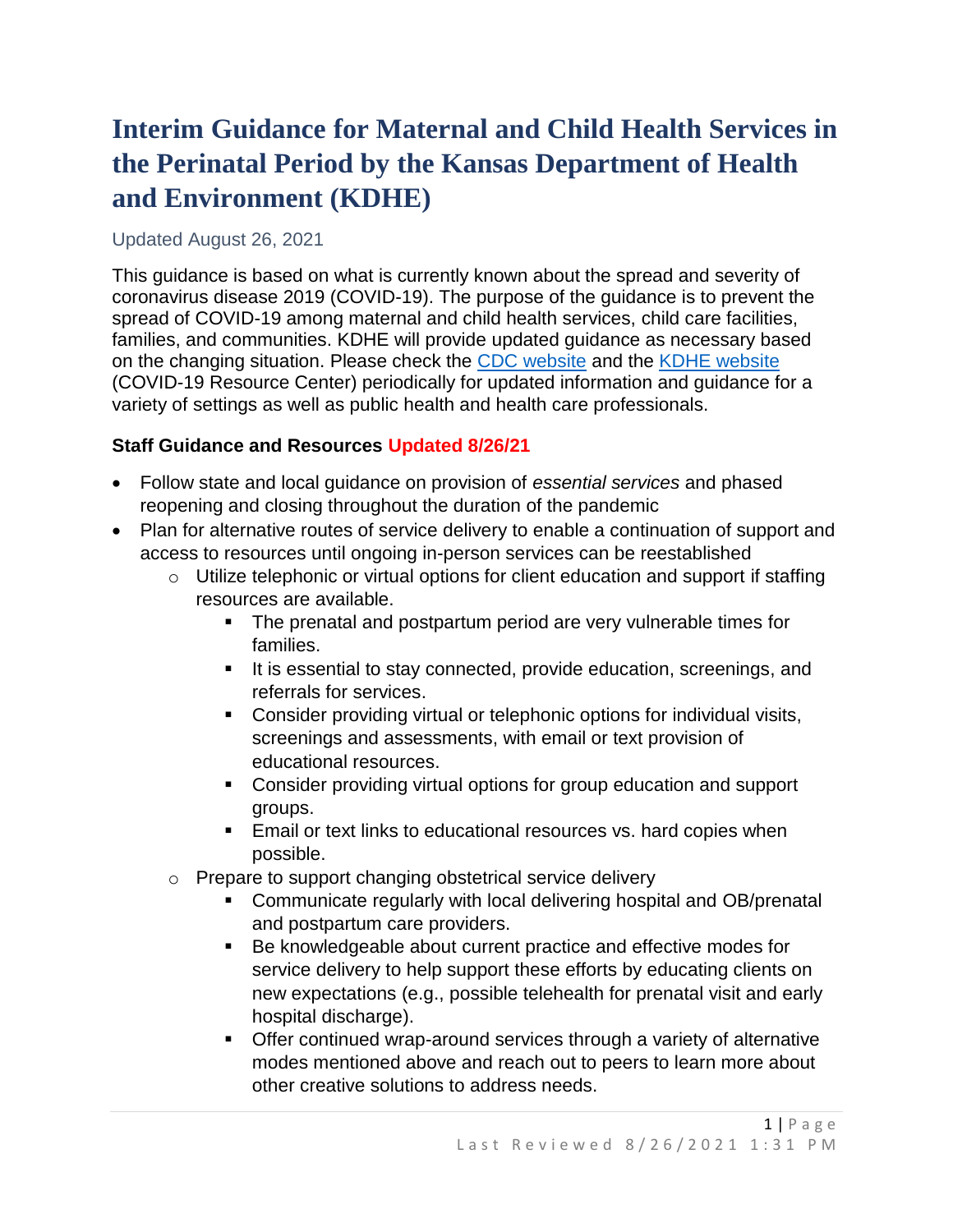- $\circ$  Plan for reintegration of in-person services according to state and local guidance on phased reopening.
	- Check the Centers for Disease Control and Prevention (CDC) website and the KDHE website (COVID-19 Resource Center) regularly for updated information and guidance for a variety of settings as well as public health and health care professionals.
	- Refer to the "Detailed Framework (PDF)" Plan to Reopen on the KDHE Resource Center, [Business and Employers](https://www.coronavirus.kdheks.gov/248/Business-Employers) tab
	- Refer to the "Interim Guidance for Home Visiting Services by the Kansas Department of Health and Environment (KDHE)" (found [here](https://www.coronavirus.kdheks.gov/248/Business-Employers) under "Workers Who Enter Homes" tab), which will provide guidance and linkage to numerous other helpful resources.
- o Promote vaccination of pregnant and recently pregnant people, sharing information about its safety as shown in recent studies as well as the latest guidance for this population.
	- **EXECC-** ACOG's Clinical Guidance on **Vaccinating Pregnant and Lactating** [Patients Against COVID-19](https://www.acog.org/clinical/clinical-guidance/practice-advisory/articles/2020/12/vaccinating-pregnant-and-lactating-patients-against-covid-19)
	- CDC's Vaccination Considerations for People who are Pregnant or **[Breastfeeding](https://www.cdc.gov/coronavirus/2019-ncov/vaccines/recommendations/pregnancy.html)**
	- New CDC Data: [COVID-19 Vaccination Safe for Pregnant People](https://www.cdc.gov/media/releases/2021/s0811-vaccine-safe-pregnant.html)
	- [Kansas COVID-19 Vaccine Information](https://www.kansasvaccine.gov/)
	- **EXECTE FEATURE:** Featured Resources on COVID-19 Vaccines within the CDC's Toolkit [for Pregnant People and New Parents](https://www.cdc.gov/coronavirus/2019-ncov/communication/toolkits/pregnant-people-and-new-parents.html)
	- **EXECT** Learn and share more about what you can do When You've Been Fully [Vaccinated,](https://www.cdc.gov/coronavirus/2019-ncov/vaccines/fully-vaccinated.html) by the CDC
- o Promote collaboration among local perinatal service providers to assure follow-up case management and support services are provided to COVID-19+ pregnant women throughout pregnancy and the postpartum period.
	- Special concerns with pregnant/postpartum population
		- Belief that pregnancy may act as a protective factor and women may decelerate in the postpartum period
		- Concern the virus contributes to vascular disease, leading to increased risk for clots, potentially causing embolism or stroke
		- More likely to be hospitalized and are at increased risk for intensive care unit (ICU) admission and receipt of mechanical ventilation
		- Increased risk to infant of positive mother, including preterm birth
	- Standardized referral process should be developed and in-place between local infectious disease investigator and local agency/program/clinical staff who will provide follow-up support services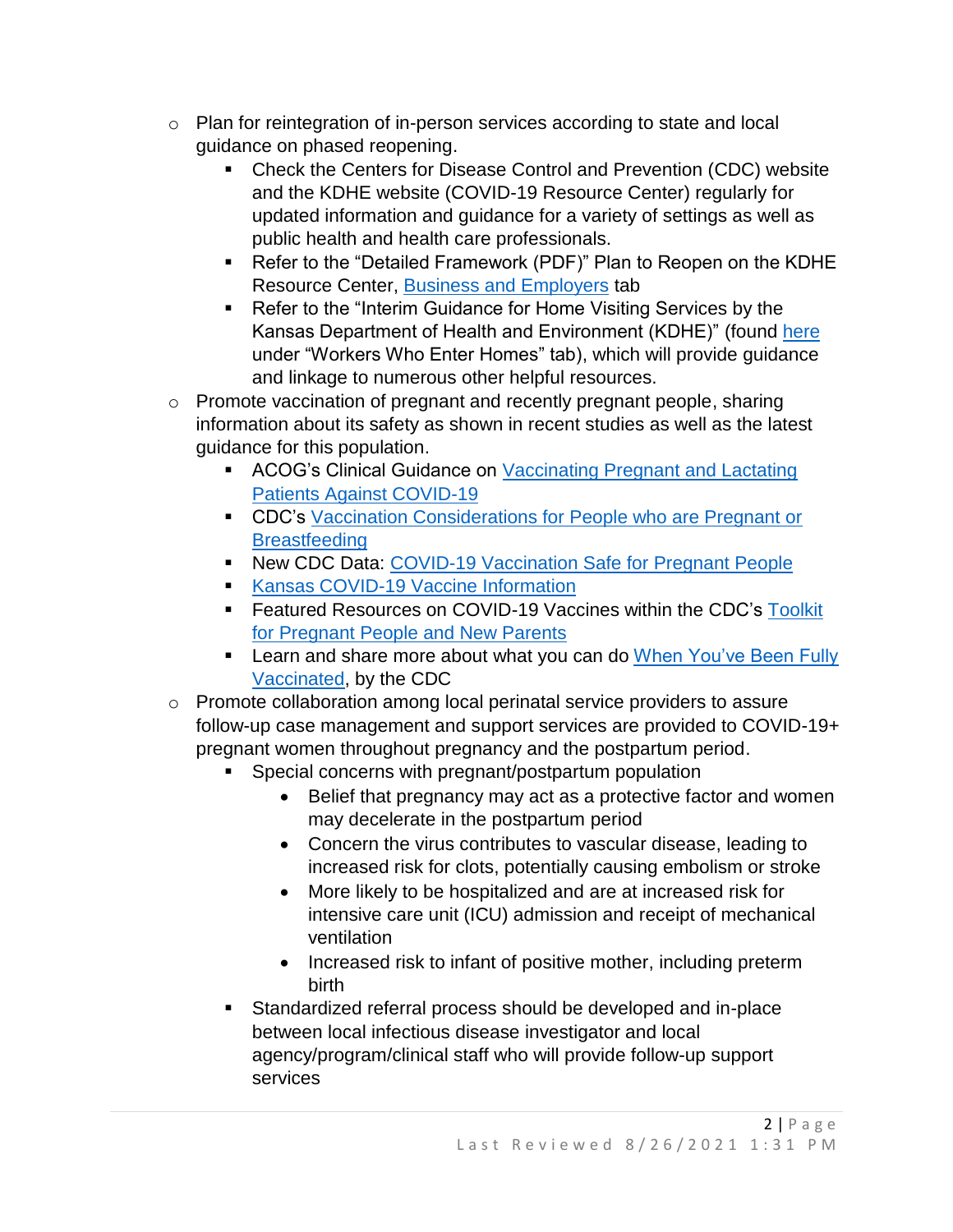- Follow-up phone calls or other contact made periodically throughout pregnancy and at least 2 months postpartum
- Provide education on risks, signs and symptoms of complications to monitor for, when to call provider / go to ER
- Educate on [Maternal Warning Signs](https://www.kdheks.gov/c-f/maternal_warning_signs.htm)
- Assure access to continued care and monitoring by clinical provider
- Assess needs and connect to resources
- $\circ$  Stay informed on changing access to support services (e.g., WIC, home visiting, and family planning services).
- Stay informed and up-to-date with best-practice recommendations in this rapidly changing environment.
	- o Check for updates to guidance from reliable sources (e.g., KDHE, CDC, ACOG, AAP, etc.) on a frequent and regular basis.
		- ACOG's Clinical Guidance, [Practice Advisory –](https://www.acog.org/clinical/clinical-guidance/practice-advisory/articles/2020/03/novel-coronavirus-2019) COVID-19
		- ACOG's Clinical Guidance, [Implementing Telehealth in Practice](https://www.acog.org/clinical/clinical-guidance/committee-opinion/articles/2020/02/implementing-telehealth-in-practice)
		- ACOG's Clinical Guidance, [Hospital Disaster Preparedness](https://www.acog.org/clinical/clinical-guidance/committee-opinion/articles/2017/12/hospital-disaster-preparedness-for-obstetricians-and-facilities-providing-maternity-care)
		- ACOG's [COVID-19 Algorithm](https://www.acog.org/-/media/project/acog/acogorg/files/pdfs/clinical-guidance/practice-advisory/covid-19-algorithm.pdf?la=en&hash=2D9E7F62C97F8231561616FFDCA3B1A6)
		- [Society for Maternal-Fetal Medicine COVID-19 Information](https://www.smfm.org/) (get clinical resources, no-cost online education, and information for patients)
		- Association of Women's Health, Obstetric and Neonatal Nurses [\(AWHONN\) Guidance on COVID-19](https://awhonn.org/novel-coronavirus-covid-19/)
		- CDC's Information on COVID-19 if You are Pregnant, Breastfeeding, [or Caring for Young Children](https://www.cdc.gov/coronavirus/2019-ncov/need-extra-precautions/pregnancy-breastfeeding.html)
		- CDC's [Toolkit for Pregnant People and New Parents](https://www.cdc.gov/coronavirus/2019-ncov/communication/toolkits/pregnant-people-and-new-parents.html)
		- **E** Harvard Medical School's Information on Weighing the Risks and [Benefits of Separating Infected Mothers from Infants](https://trends.hms.harvard.edu/2020/03/31/covid-19-separating-infected-mothers-from-newborns-weighing-the-risks-and-benefits/)
		- World Health Organization's (WHO) Frequently Asked Questions on [Breastfeeding and COVID-19 For Health Care Workers](https://www.who.int/docs/default-source/maternal-health/faqs-breastfeeding-and-covid-19.pdf?sfvrsn=d839e6c0_1)
		- **WHO's Clinical Management of Severe Acute Respiratory Infection** [when COVID-19 is Suspected](https://www.who.int/publications-detail/clinical-management-of-severe-acute-respiratory-infection-when-novel-coronavirus-(ncov)-infection-is-suspected)
		- [Count the Kicks: A message for Public Health Providers](https://www.countthekicks.org/covid19/)
		- **[KDHE Resource Center and Updates on COVID-19](https://www.coronavirus.kdheks.gov/)**
		- ACOG's Clinical Guidance on [Vaccinating Pregnant](https://www.acog.org/clinical/clinical-guidance/practice-advisory/articles/2020/12/vaccinating-pregnant-and-lactating-patients-against-covid-19) and Lactating [Patients Against COVID-19](https://www.acog.org/clinical/clinical-guidance/practice-advisory/articles/2020/12/vaccinating-pregnant-and-lactating-patients-against-covid-19)
		- **EDC's Vaccination Considerations for People who are Pregnant or [Breastfeeding](https://www.cdc.gov/coronavirus/2019-ncov/vaccines/recommendations/pregnancy.html)**
		- **EXECT DESCRIPTION IS A LOCAL PROPERTY NET** New CDC Data: [COVID-19 Vaccination Safe for Pregnant People](https://www.cdc.gov/media/releases/2021/s0811-vaccine-safe-pregnant.html)
		- [Kansas COVID-19 Vaccine Information](https://www.kansasvaccine.gov/)
		- Featured Resources on COVID-19 Vaccines within the CDC's Toolkit [for Pregnant People and New Parents](https://www.cdc.gov/coronavirus/2019-ncov/communication/toolkits/pregnant-people-and-new-parents.html)
		- **EXECTS** Cuidance on [When You've Been Fully Vaccinated](https://www.cdc.gov/coronavirus/2019-ncov/vaccines/fully-vaccinated.html)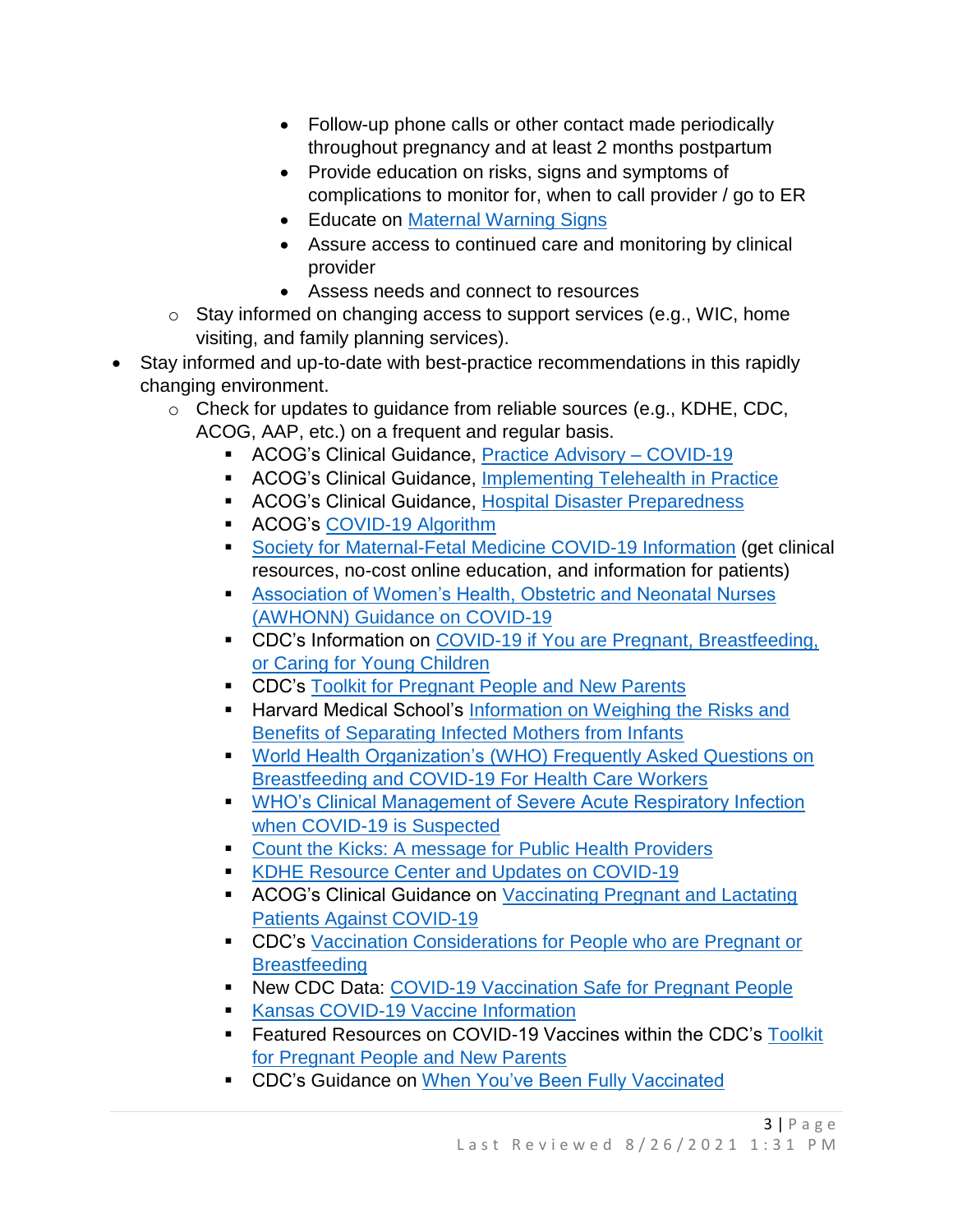## **Client Guidance and Resources Updated 8/26/21**

It is very important to focus program participant/patient education on the topics listed below. This information is available in the KDHE resource - FAQ for Pregnant, Postpartum and Infant Populations - available on the KDHE COVID-19 Resource Center under [Local Health Departments :](https://www.coronavirus.kdheks.gov/170/Healthcare-Providers)

- o Importance of continued regular prenatal, postpartum, and infant care
	- Prepare for possible changes, including telehealth for regular visits
		- Remain in continuous communication/close contact with the prenatal/ postpartum care provider's office, pediatric provider's office, and all providers delivering services to the patient, assuring all contact information is up-to-date
		- **•** Report any symptoms immediately  $-$  cough, fever (100.4 or greater), chills, muscle pain, sore throat, congestion, nausea, diarrhea, new loss of taste or smell, shortness of breath or difficulty breathing, sudden confusion, being unable to respond to others, blue lips or face - in addition to normal symptoms of pregnancy/postpartum/newborn complications (with emphasis on signs and symptoms of a dangerous blood clot, including: shortness of breath or difficulty breathing; chest pain or pressure; sudden, severe headache; swelling or pain in only one leg)
		- Keep a 30-day supply of medications on hand
- o COVID-19 Risks and Disease Transmission, including specifics related to pregnancy, postpartum, infants and breastfeeding
	- Belief that pregnancy may act as a protective factor and women may decelerate in the postpartum period
	- Concern the virus contributes to vascular disease, leading to increased risk for clots, potentially causing embolism or stroke
	- **Pregnant women are more likely to be hospitalized and are at** increased risk for intensive care unit (ICU) admission and receipt of mechanical ventilation
	- **EXEDEE** Increased risk to infant of positive mother, including preterm birth
	- Need for protective measures to reduce the risk of transmission to the newborn of an infected mother
	- CDC and ACOG recommend and strong urgency a COVID 19 vaccine for people thinking about becoming pregnant, pregnant, recently pregnant and breastfeeding people, pending other risk factors unique to each individual. Share the following resources for more information on this guidance:
		- CDC's [Vaccination Considerations for People who are Pregnant](https://www.cdc.gov/coronavirus/2019-ncov/vaccines/recommendations/pregnancy.html)  [or Breastfeeding](https://www.cdc.gov/coronavirus/2019-ncov/vaccines/recommendations/pregnancy.html)
		- ACOG's Clinical Guidance on [Vaccinating Pregnant and](https://www.acog.org/clinical/clinical-guidance/practice-advisory/articles/2020/12/vaccinating-pregnant-and-lactating-patients-against-covid-19)  [Lactating Patients Against COVID-19](https://www.acog.org/clinical/clinical-guidance/practice-advisory/articles/2020/12/vaccinating-pregnant-and-lactating-patients-against-covid-19)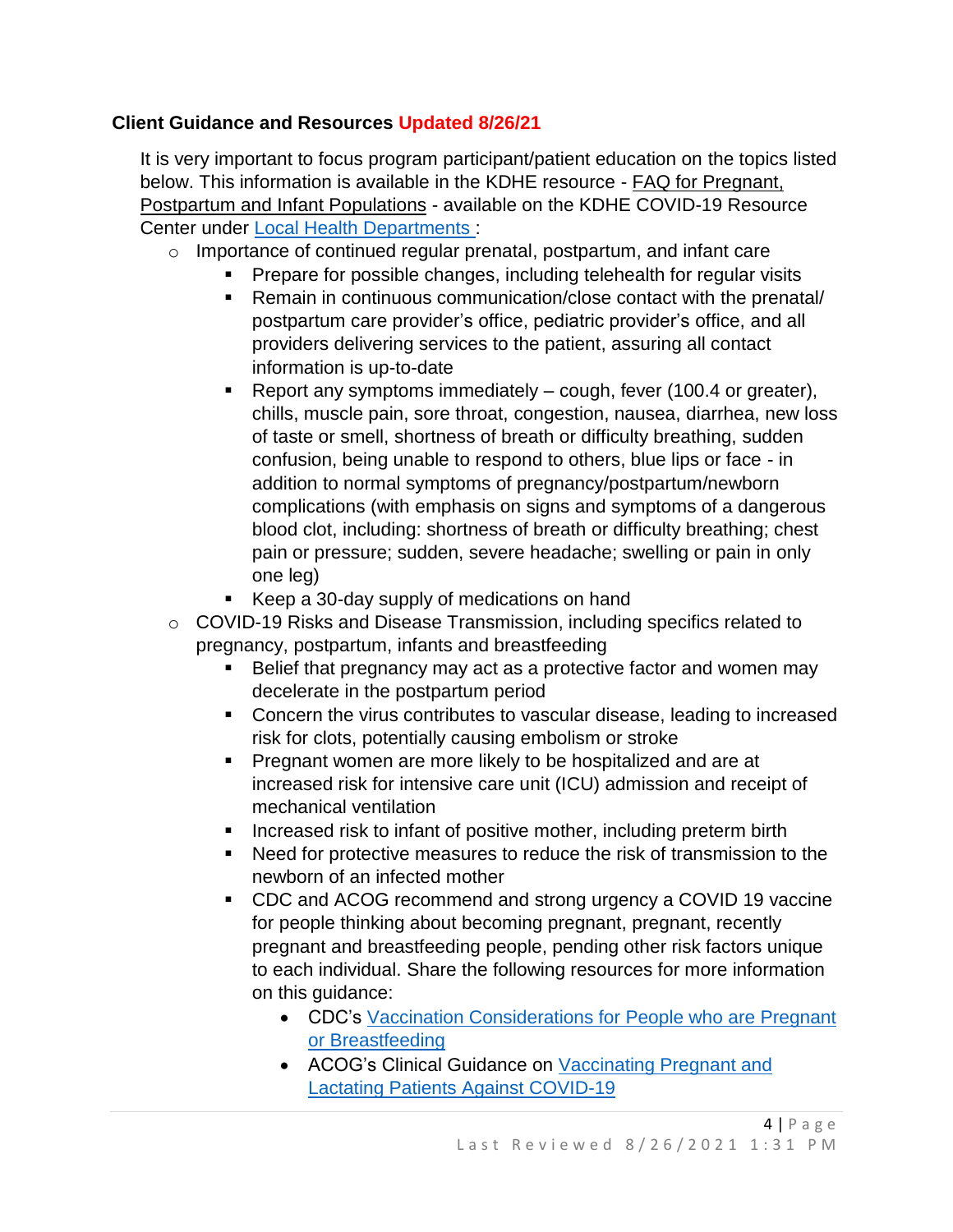- New CDC Data: COVID-19 Vaccination Safe for Pregnant [People](https://www.cdc.gov/media/releases/2021/s0811-vaccine-safe-pregnant.html)
- [Kansas COVID-19 Vaccine Information](https://www.kansasvaccine.gov/)
- Featured Resources on COVID-19 Vaccines within the CDC's [Toolkit for Pregnant People and New Parents](https://www.cdc.gov/coronavirus/2019-ncov/communication/toolkits/pregnant-people-and-new-parents.html)
- o Universal Precautions for Preventing Spread
	- Frequent handwashing with warm soapy water for at least 20 secs
	- Use of alcohol-based hand sanitizer with at least 60% alcohol
	- Cover cough (coughing into elbow)
	- **EXECT** Limit in-person interactions with people who might have been exposed to or who might be infected with COVID-19, including people within your household, as much as possible.
	- Take steps to prevent getting COVID-19 when you do interact with others not in your private home.
		- Wear a mask. Avoid others who are not wearing masks or ask others around you to wear a mask that fully covers the nose and mouth and fits well to the face. Find more information on KDHE Mask Guidance [here.](https://www.coronavirus.kdheks.gov/DocumentCenter/View/441/KDHE-Mask-Guidance-PDF---3-1-21)
		- Keep space between yourself and others (stay at least 6 feet away, which is about 2 arm lengths).
		- Avoid crowds.
		- Avoid poorly ventilated spaces.
		- Learn more about updated Guidance for Vaccinated Kansans [here.](https://www.coronavirus.kdheks.gov/DocumentCenter/View/1790/Vaccinated-Kansans-Guidance-PDF---5-3-21)
	- Frequent cleaning of common and touched surfaces with soap or detergent.
- o Get vaccinated for influenza, and all other recommended vaccinations, if haven't already
- o Be prepared for changes in the postpartum period
	- Shorter hospital stays
	- Restrictions on visitors
	- Encouraged social distancing for protection of mother and newborn
		- Have symptom-free support person help with stocking of supplies, newborn care, and self-care
		- Stay connected with friends, family, and other support systems via phone, text, FaceTime, etc. instead of in-person visits
	- Continued Medicaid coverage through the end of the month in which the emergency period ends
	- Need for ongoing monitoring for potential complications through at least 2 months postpartum
- o Importance of self-care and utilization of mental health services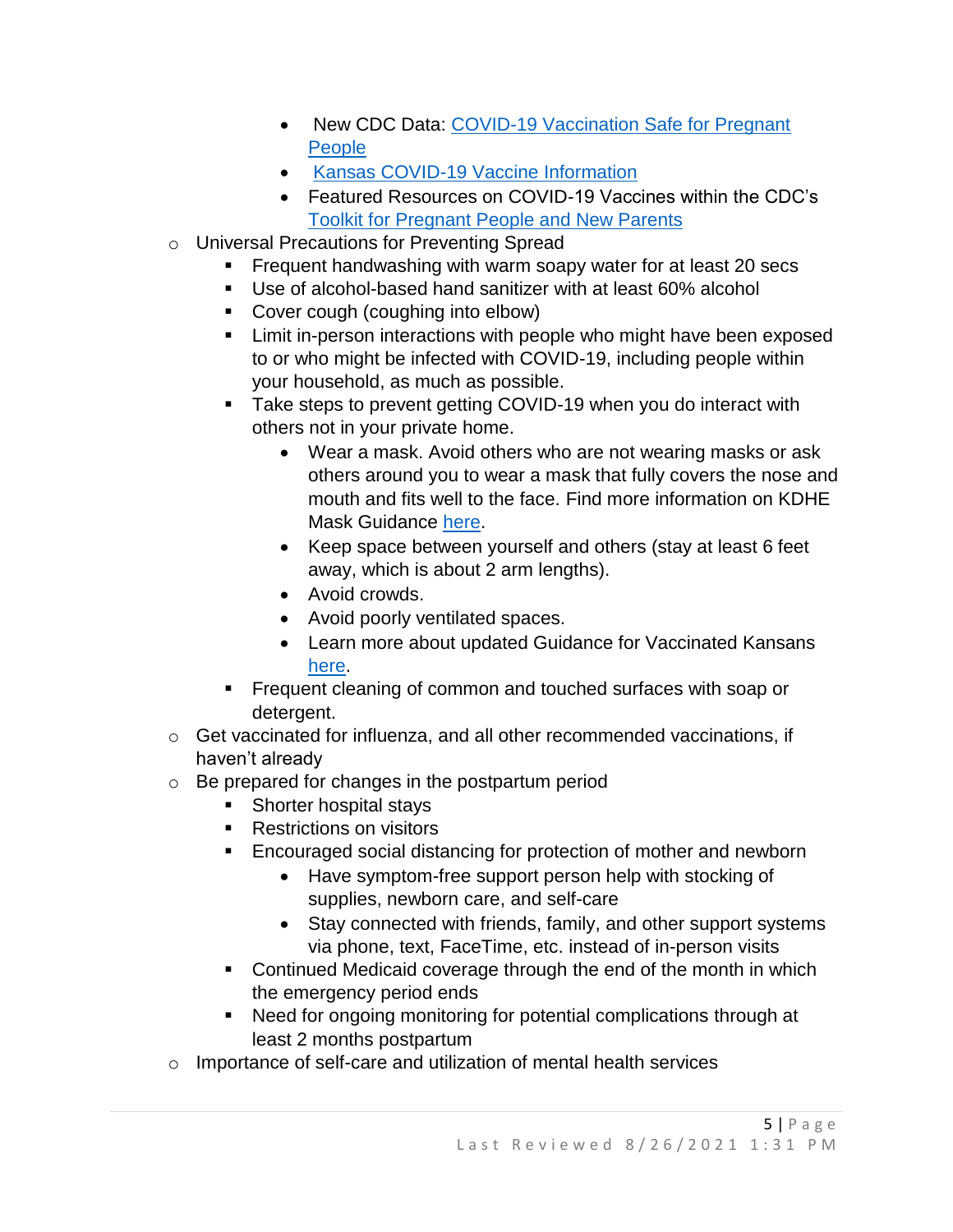- Pregnancy and postpartum period is a particularly vulnerable time in a woman's life
- Time of increased stress and isolation due to the COVID-19 pandemic

# **More Information Updated 8/26/21**

## **KDHE Resources**

- [Frequently Asked Questions for the Pregnant, Postpartum](https://www.coronavirus.kdheks.gov/170/Healthcare-Providers) and Infant Populations
- [COVID-19 Resource Center](https://www.coronavirus.kdheks.gov/)
- [Kansas COVID-19 Vaccine Plan](https://www.coronavirus.kdheks.gov/284/COVID-19-Vaccine)
- [Kansas COVID-19 Vaccine Information](https://www.kansasvaccine.gov/)
- Information Line 1-866-534-3463 (1-866-KDHEINF)
- [Plan to Reopen](https://www.coronavirus.kdheks.gov/248/Business-Employers)
- [Guidance for Home Visitors](https://www.coronavirus.kdheks.gov/248/Business-Employers)
- [Mental Health Resources](https://www.coronavirus.kdheks.gov/244/Mental-Health-Professionals)
- [Caring for Yourself and Others](https://www.coronavirus.kdheks.gov/246/Individual-Family-Care)
- [Information for Families](https://www.coronavirus.kdheks.gov/246/Individual-Family-Care)
- [KDHE Mask Guidance](https://www.coronavirus.kdheks.gov/DocumentCenter/View/441/KDHE-Mask-Guidance-PDF---3-1-21?bidId=#:~:text=KDHE%20recommends%20wearing%20a%20mask,should%20wear%20masks%20in%20public.)

## **CDC Resources**

- [Toolkit for Pregnant People and New Parents](https://www.cdc.gov/coronavirus/2019-ncov/communication/toolkits/pregnant-people-and-new-parents.html)
- [Information on COVID-19: Pregnant Women and Breastfeeding](https://www.cdc.gov/coronavirus/2019-ncov/need-extra-precautions/pregnancy-breastfeeding.html?CDC_AA_refVal=https%3A%2F%2Fwww.cdc.gov%2Fcoronavirus%2F2019-ncov%2Fprepare%2Fpregnancy-breastfeeding.html)
- [Vaccination Considerations for People who are Pregnant or Breastfeeding](https://www.cdc.gov/coronavirus/2019-ncov/vaccines/recommendations/pregnancy.html)
- New CDC Data: [COVID-19 Vaccination Safe for Pregnant People](https://www.cdc.gov/media/releases/2021/s0811-vaccine-safe-pregnant.html)
- [Who Gets Vaccinated First, When Vaccine is Limited](https://www.cdc.gov/coronavirus/2019-ncov/vaccines/recommendations.html)
- [When You've Been Fully Vaccinated](https://www.cdc.gov/coronavirus/2019-ncov/vaccines/fully-vaccinated.html)
- [Coronavirus Disease 2019 website](https://www.cdc.gov/coronavirus/2019-ncov/index.html)
- [Health Alert Network: Update and Interim Guidance on Outbreak of Coronavirus](https://emergency.cdc.gov/han/han00427.asp)  [Disease 2019](https://emergency.cdc.gov/han/han00427.asp)
- [Interim US Guidance for Risk Assessment and Public Health Management of](https://www.cdc.gov/coronavirus/2019-ncov/php/risk-assessment.html)  [Persons with Potential Coronavirus Disease 2019 Exposure in Travel-associated](https://www.cdc.gov/coronavirus/2019-ncov/php/risk-assessment.html)  [or Community Settings](https://www.cdc.gov/coronavirus/2019-ncov/php/risk-assessment.html)
- [About Coronavirus Disease 2019 \(COVID-19\)](https://www.cdc.gov/coronavirus/2019-ncov/about/index.html)
- [What to Do If You Are Sick with](https://www.cdc.gov/coronavirus/2019-ncov/downloads/sick-with-2019-nCoV-fact-sheet.pdf) COVID-19
- [Interim Guidance for Persons Who May Have Coronavirus Disease 2019](https://www.cdc.gov/coronavirus/2019-ncov/hcp/guidance-prevent-spread.html)  [\(COVID-19\) to Prevent Spread in Homes and Residential Communities](https://www.cdc.gov/coronavirus/2019-ncov/hcp/guidance-prevent-spread.html)
- [Interim Guidance for Businesses and Employers to Plan and Respond to](https://www.cdc.gov/coronavirus/2019-ncov/guidance-business-response.html)  [Coronavirus Disease 2019 \(COVID-19\), February 2020](https://www.cdc.gov/coronavirus/2019-ncov/guidance-business-response.html)
- [Coronavirus Disease 2019 Information for Travelers](https://www.cdc.gov/coronavirus/2019-ncov/travelers/index.html)
- [Do Your Part. Slow the Spread of Germs](https://www.cdc.gov/nonpharmaceutical-interventions/pdf/slow-spread-germs-item1.pdf)
- [Don't Spread Germs at Work](https://www.cdc.gov/nonpharmaceutical-interventions/pdf/dont-spread-germs-work-employers-item2.pdf)
- Stay Home [if](https://www.cdc.gov/nonpharmaceutical-interventions/pdf/stay-home-youre-sick-item5.pdf) You're Sick
- [Use of Cloth Face Coverings to Help Slow the Spread of COVID-19](https://www.cdc.gov/coronavirus/2019-ncov/prevent-getting-sick/diy-cloth-face-coverings.html)
- [Guidance for People at Higher Risk for COVID-19](https://gcc01.safelinks.protection.outlook.com/?url=https%3A%2F%2Fwww.cdc.gov%2Fcoronavirus%2F2019-ncov%2Fspecific-groups%2Fhigh-risk-complications.html&data=02%7C01%7CRachel.Sisson%40ks.gov%7C2b627b3ead6b4dcda39f08d7c9b23087%7Cdcae8101c92d480cbc43c6761ccccc5a%7C0%7C0%7C637199639467060168&sdata=qtpSnKzKOrLkQnfzMzu0WSpf%2F0PGWJW%2BAR%2FD9pBG4mA%3D&reserved=0)